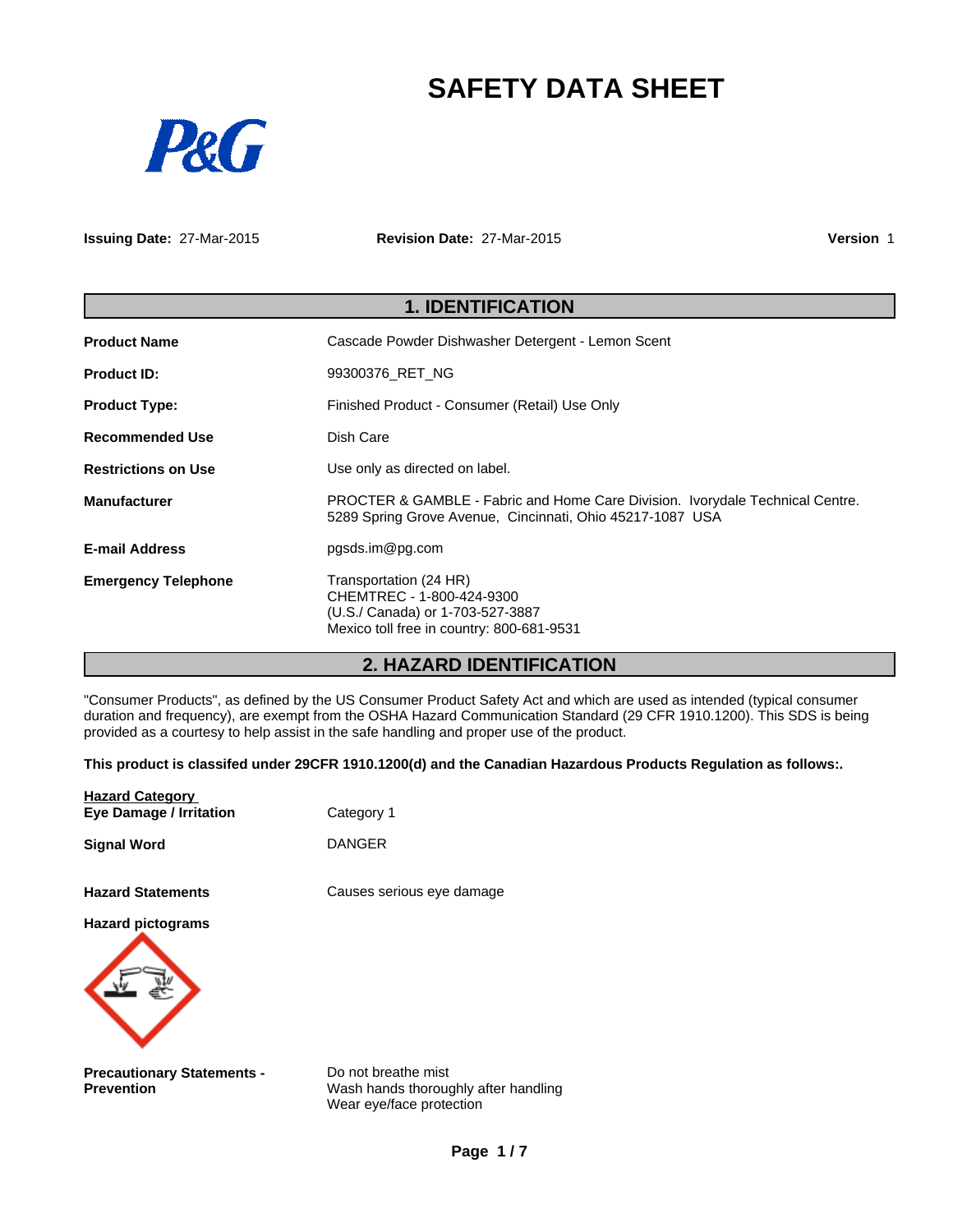**99300376\_RET\_NG** - **Cascade Powder Dishwasher Detergent - Lemon Scent**

|                                                      | Use with ventilation.                                                                                                                                                                                                                                                                                                                                                                                                                                                                         |
|------------------------------------------------------|-----------------------------------------------------------------------------------------------------------------------------------------------------------------------------------------------------------------------------------------------------------------------------------------------------------------------------------------------------------------------------------------------------------------------------------------------------------------------------------------------|
| <b>Precautionary Statements -</b><br>Response        | IF IN EYES: Rinse cautiously with water for several minutes. Remove contact lenses, if<br>present and easy to do. Continue rinsing<br>Immediately call a POISON CENTER or doctor/physician<br>IF SWALLOWED: Rinse mouth. DO NOT induce vomiting.<br>Drink 1 or 2 glasses of water<br>IF ON SKIN (or hair): Remove/Take off immediately all contaminated clothing. Rinse skin<br>with water/shower<br>IF INHALED: Remove to fresh air and keep at rest in a position comfortable for breathing |
| <b>Precautionary Statements -</b><br><b>Storage</b>  | None                                                                                                                                                                                                                                                                                                                                                                                                                                                                                          |
| <b>Precautionary Statements -</b><br><b>Disposal</b> | None                                                                                                                                                                                                                                                                                                                                                                                                                                                                                          |
| Hazards not otherwise classified<br>(HNOC)           | None                                                                                                                                                                                                                                                                                                                                                                                                                                                                                          |

# **3. COMPOSITION/INFORMATION ON INGREDIENTS**

### **Ingredients are listed according to 29CFR 1910.1200 Appendix D and the Canadian Hazardous Products Regulation**

| <b>Chemical Name</b>           | Svnonvms | <b>Trade Secret</b> | <b>CAS-No</b> | Weight %                |
|--------------------------------|----------|---------------------|---------------|-------------------------|
| Sodium carbonate               |          | No                  | 497-19-8      | $\sim$<br>$30 -$<br>ັບປ |
| Silicic acid.<br>, sodium salt |          | No                  | 1344-09-8     |                         |

# **4. FIRST AID MEASURES**

### **First aid measures for different exposure routes**

| Eye contact                                                                          | Rinse with plenty of water. Call a physician immediately.                                                                                           |  |
|--------------------------------------------------------------------------------------|-----------------------------------------------------------------------------------------------------------------------------------------------------|--|
| <b>Skin contact</b>                                                                  | Rinse with plenty of water. Get medical attention if irritation develops and persists.                                                              |  |
| Ingestion                                                                            | Drink 1 or 2 glasses of water. Do NOT induce vomiting. Get medical attention immediately if<br>symptoms occur.                                      |  |
| <b>Inhalation</b>                                                                    | IF INHALED: Remove to fresh air and keep at rest in a position comfortable for breathing.<br>Call a physician or poison control center immediately. |  |
| Most important symptoms/effects,<br>acute and delayed                                | None under normal use conditions.                                                                                                                   |  |
| Indication of immediate medical attention and special treatment needed, if necessary |                                                                                                                                                     |  |

**Notes to Physician** Treat symptomatically.

# **5. FIRE-FIGHTING MEASURES**

| Dry chemical, CO <sub>2</sub> , alcohol-resistant foam or water spray.<br>Suitable extinguishing media |  |
|--------------------------------------------------------------------------------------------------------|--|
|--------------------------------------------------------------------------------------------------------|--|

**Unsuitable Extinguishing Media** None.

**Special hazard** None known.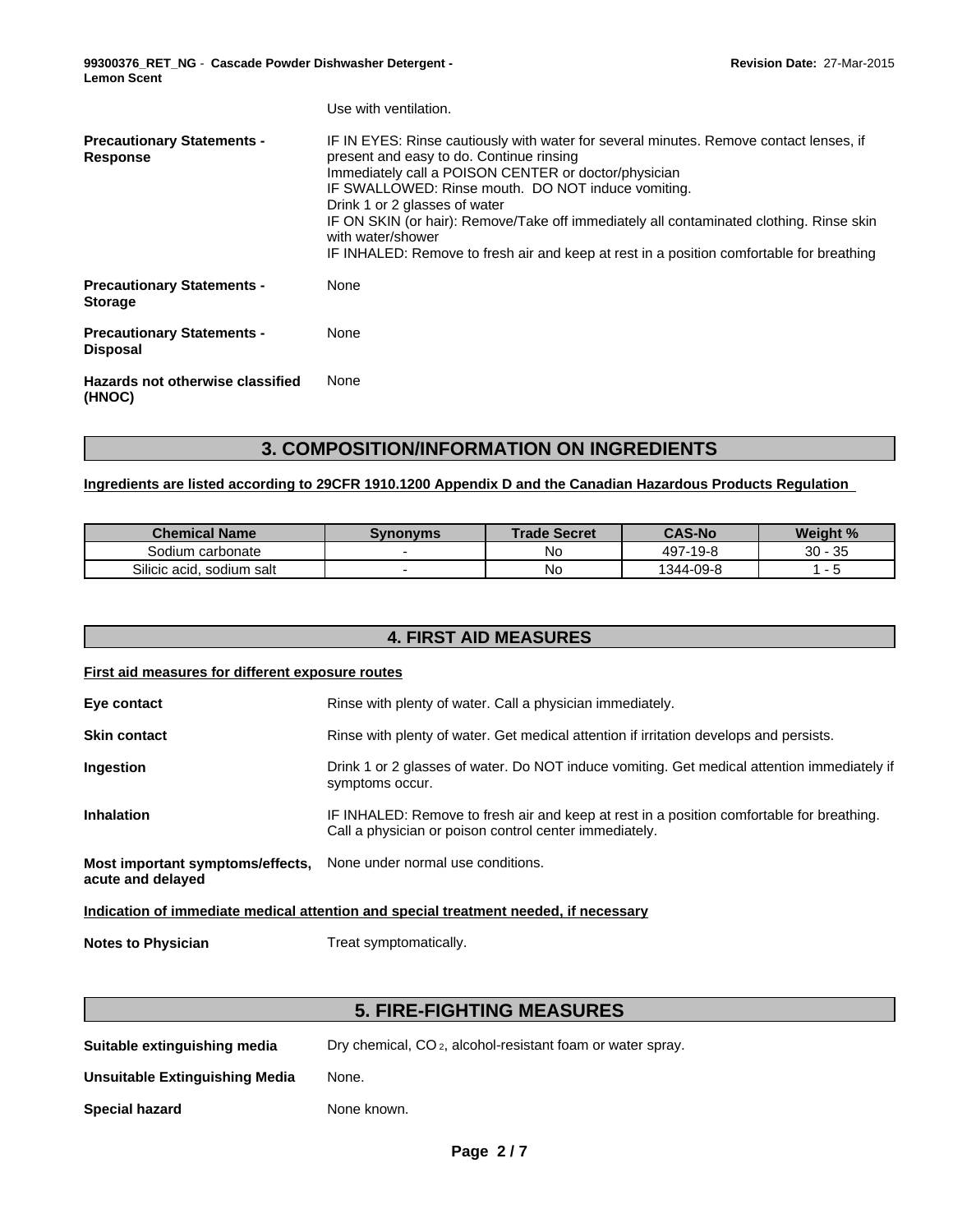**Special protective equipment for fire-fighters**

As in any fire, wear self-contained breathing apparatus pressure-demand, MSHA/NIOSH (approved or equivalent) and full protective gear.

**Specific hazards arising from the chemical** None.

# **6. ACCIDENTAL RELEASE MEASURES**

|                                                              | Personal precautions, protective equipment and emergency procedures                                                                                                                                  |  |  |
|--------------------------------------------------------------|------------------------------------------------------------------------------------------------------------------------------------------------------------------------------------------------------|--|--|
| <b>Personal precautions</b>                                  | Use personal protective equipment. Do not get in eyes, on skin, or on clothing.                                                                                                                      |  |  |
| Advice for emergency responders                              | Use personal protective equipment as required.                                                                                                                                                       |  |  |
| Methods and materials for containment and cleaning up        |                                                                                                                                                                                                      |  |  |
| <b>Methods for containment</b>                               | Prevent dust cloud. Prevent further leakage or spillage if safe to do so.                                                                                                                            |  |  |
| Methods for cleaning up                                      | Sweep up and shovel into suitable containers for disposal. Dispose of in accordance with<br>local regulations.                                                                                       |  |  |
|                                                              | <b>7. HANDLING AND STORAGE</b>                                                                                                                                                                       |  |  |
| <b>Precautions for safe handling</b>                         |                                                                                                                                                                                                      |  |  |
| Advice on safe handling                                      | Use personal protective equipment as required. Keep container closed when not in use.<br>Never return spills in original containers for re-use. Keep out of the reach of children.                   |  |  |
| Conditions for safe storage, including any incompatibilities |                                                                                                                                                                                                      |  |  |
| <b>Storage Conditions</b>                                    | Keep containers tightly closed in a dry, cool and well-ventilated place.                                                                                                                             |  |  |
| Incompatible products                                        | None known.                                                                                                                                                                                          |  |  |
|                                                              | <b>8. EXPOSURE CONTROLS/PERSONAL PROTECTION</b>                                                                                                                                                      |  |  |
| <b>Control parameters</b>                                    |                                                                                                                                                                                                      |  |  |
| <b>Exposure Guidelines</b>                                   | No exposure limits noted for ingredient(s).                                                                                                                                                          |  |  |
|                                                              |                                                                                                                                                                                                      |  |  |
|                                                              |                                                                                                                                                                                                      |  |  |
| <b>Exposure controls</b>                                     |                                                                                                                                                                                                      |  |  |
| <b>Engineering Measures</b>                                  | <b>Distribution, Workplace and Household Settings:</b><br>Ensure adequate ventilation                                                                                                                |  |  |
|                                                              | Product Manufacturing Plant (needed at Product-Producing Plant ONLY):<br>Where reasonably practicable this should be achieved by the use of local exhaust<br>ventilation and good general extraction |  |  |
| <b>Personal Protective Equipment</b>                         |                                                                                                                                                                                                      |  |  |
| <b>Eye Protection</b>                                        | Distribution, Workplace and Household Settings:<br>Requires Eye Protection                                                                                                                           |  |  |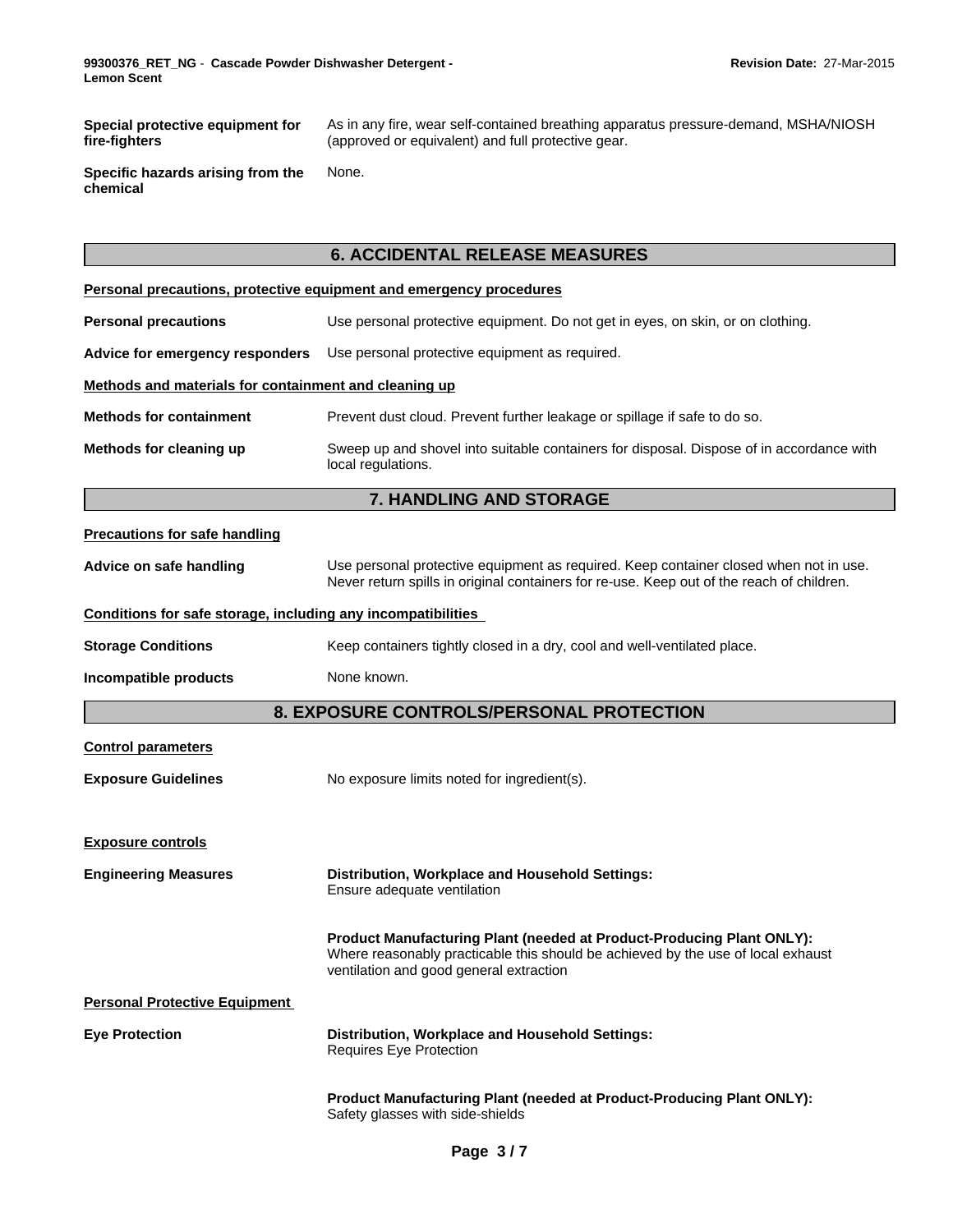If splashes are likely to occur, wear: **99300376\_RET\_NG** - **Cascade Powder Dishwasher Detergent - Lemon Scent**

|                                 | Tightly fitting safety goggles                                                                                    |
|---------------------------------|-------------------------------------------------------------------------------------------------------------------|
| <b>Hand Protection</b>          | Distribution, Workplace and Household Settings:<br>No special protective equipment required                       |
|                                 | <b>Product Manufacturing Plant (needed at Product-Producing Plant ONLY):</b><br>Protective gloves                 |
| <b>Skin and Body Protection</b> | Distribution, Workplace and Household Settings:<br>No special protective equipment required                       |
|                                 | <b>Product Manufacturing Plant (needed at Product-Producing Plant ONLY):</b><br>Wear suitable protective clothing |
| <b>Respiratory Protection</b>   | Distribution, Workplace and Household Settings:<br>No special protective equipment required                       |

**Product Manufacturing Plant (needed at Product-Producing Plant ONLY):** In case of insufficient ventilation wear suitable respiratory equipment

# **9. PHYSICAL AND CHEMICAL PROPERTIES**

| Physical State @20°C                                                  | solid                    |              |
|-----------------------------------------------------------------------|--------------------------|--------------|
| Appearance                                                            | white powder             |              |
| Odor                                                                  | Scented                  |              |
| <b>Odor threshold</b>                                                 | No information available |              |
| <b>Property</b>                                                       | Values                   | Note         |
| pH value                                                              | 11.10                    | (as 1% solut |
| Melting/freezing point                                                | No information available |              |
| <b>Boiling point/boiling range</b>                                    | No information available |              |
| <b>Flash point</b>                                                    | No information available |              |
| <b>Evaporation rate</b>                                               | No information available |              |
| Flammability (solid, gas)                                             | No information available |              |
| <b>Flammability Limits in Air</b>                                     |                          |              |
| <b>Upper flammability limit</b>                                       | No information available |              |
| <b>Lower Flammability Limit</b>                                       | No information available |              |
| Vapor pressure                                                        | No information available |              |
| Vapor density                                                         | No information available |              |
| <b>Relative density</b>                                               | $1.19$ g/cc              |              |
| <b>Water solubility</b>                                               | 100%                     |              |
| Solubility in other solvents                                          | No information available |              |
| <b>Partition coefficient: n-octanol/waterNo information available</b> |                          |              |
| <b>Autoignition temperature</b>                                       | No information available | ٠            |
| <b>Decomposition temperature</b>                                      | No information available |              |
| <b>Viscosity of Product</b>                                           | No information available |              |

Note (as 1% solution)

| VOC Content (%) |  |  |  |
|-----------------|--|--|--|
|-----------------|--|--|--|

**VOC Content (%)** Products comply with US state and federal regulations for VOC content in consumer products.

# **10. STABILITY AND REACTIVITY**

| <b>Reactivity</b>        | None under normal use conditions.        |
|--------------------------|------------------------------------------|
| <b>Stability</b>         | Stable under normal conditions.          |
| Hazardous polymerization | Hazardous polymerization does not occur. |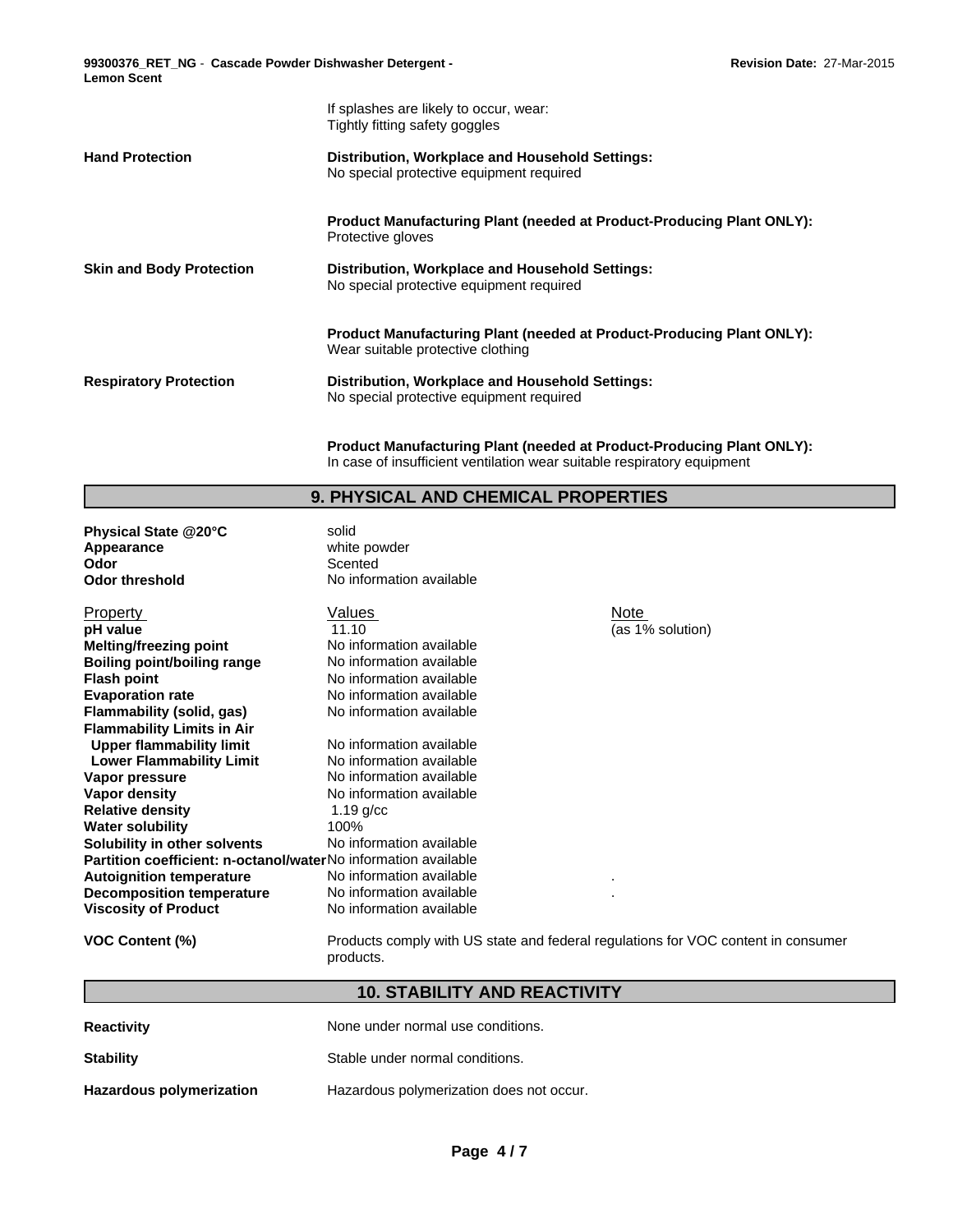**99300376\_RET\_NG** - **Cascade Powder Dishwasher Detergent - Revision Date:** 27-Mar-2015 **Lemon Scent**

| <b>Hazardous Reactions</b> | None under normal processing. |
|----------------------------|-------------------------------|
| <b>Conditions to Avoid</b> | None under normal processing. |
| <b>Materials to avoid</b>  | None in particular.           |

**Hazardous Decomposition Products** None under normal use.

# **11. TOXICOLOGICAL INFORMATION**

#### **Product Information Information on likely routes of exposure**

| <b>Inhalation</b>   | No known effect.                |
|---------------------|---------------------------------|
| <b>Skin contact</b> | No known effect.                |
| <b>Ingestion</b>    | No known effect.                |
| Eye contact         | Risk of serious damage to eyes. |

### **Delayed and immediate effects as well as chronic effects from short and long-term exposure**

| <b>Acute toxicity</b>             | No known effect.                |
|-----------------------------------|---------------------------------|
| <b>Skin corrosion/irritation</b>  | No known effect.                |
| Serious eye damage/eye irritation | Risk of serious damage to eyes. |
| <b>Skin sensitization</b>         | No known effect.                |
| <b>Respiratory sensitization</b>  | No known effect.                |
| Germ cell mutagenicity            | No known effect.                |
| <b>Neurological Effects</b>       | No known effect.                |
| <b>Reproductive toxicity</b>      | No known effect.                |
| Developmental toxicity            | No known effect.                |
| <b>Teratogenicity</b>             | No known effect.                |
| <b>STOT - single exposure</b>     | No known effect.                |
| <b>STOT - repeated exposure</b>   | No known effect.                |
| <b>Target Organ Effects</b>       | No known effect.                |
| <b>Aspiration hazard</b>          | No known effect.                |
| Carcinogenicity                   | No known effect.                |

#### **Component Information**

| <b>Chemical Name</b>      | <b>CAS-No</b> | LD50 Oral                                                                                      | <b>LD50 Dermal</b>                                                          | <b>LC50 Inhalation</b>                                                                                                                    |
|---------------------------|---------------|------------------------------------------------------------------------------------------------|-----------------------------------------------------------------------------|-------------------------------------------------------------------------------------------------------------------------------------------|
| Sodium carbonate          | 497-19-8      | not indicated; rat)                                                                            | 2800 mg/kg bw (Guideline   > 2000 mg/kg bw (EPA 16)<br>CFR 1500.40; rabbit) |                                                                                                                                           |
| Silicic acid, sodium salt | 1344-09-8     | 3400 mg/kg bw (Similar to<br>OECD 401; standard acutel across data on AgSil TM<br>method; rat) | > 5000 mg/kg bw (Read<br>25 Potassium silicate<br>solution; rat)            | > 2.06 mg/L air (Read<br>across data AgSil TM 25<br>Potassium silicate solution:<br>EPA OPPTS 870.1300;<br>standard acute method;<br>rat) |

# **12. ECOLOGICAL INFORMATION**

### **Ecotoxicity**

The product is not expected to be hazardous to the environment.

| Persistence and degradability    | No information available. |
|----------------------------------|---------------------------|
| <b>Bioaccumulative potential</b> | No information available. |
| <b>Mobility</b>                  | No information available. |
| Other adverse effects            | No information available. |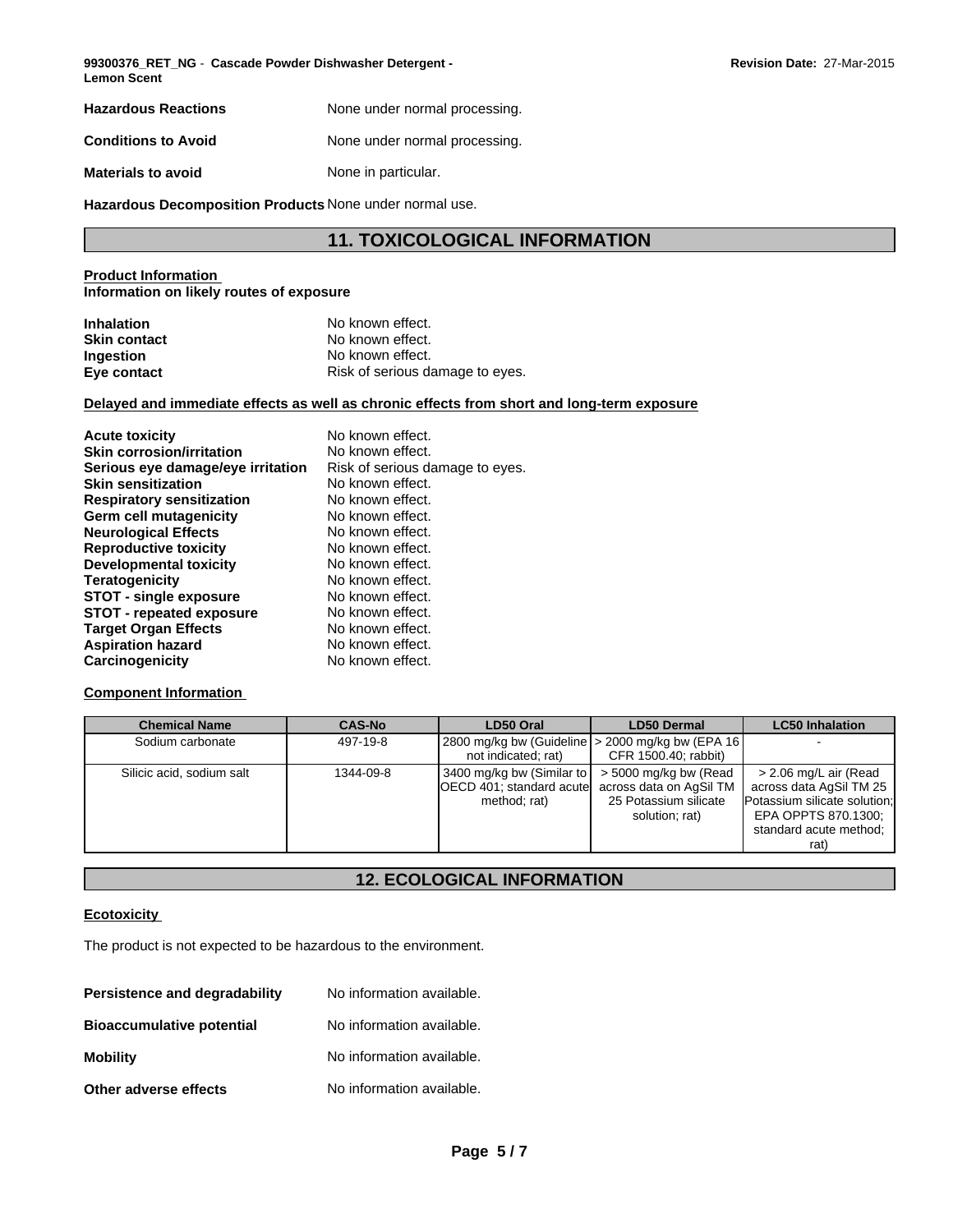### **13. DISPOSAL CONSIDERATIONS**

#### **Waste treatment**

| Waste from Residues / Unused<br><b>Products</b> | Disposal should be in accordance with applicable regional, national and local laws and<br>regulations. |
|-------------------------------------------------|--------------------------------------------------------------------------------------------------------|
| Contaminated packaging                          | Disposal should be in accordance with applicable regional, national and local laws and<br>regulations. |
| California Hazardous Waste Codes 331            |                                                                                                        |

**(non-household setting)**

## **14. TRANSPORT INFORMATION**

| <b>DOT</b>  | Not regulated |
|-------------|---------------|
| <b>IMDG</b> | Not regulated |
| <b>IATA</b> | Not regulated |

# **15. REGULATORY INFORMATION**

#### **U.S. Federal Regulations**

#### **SARA 313**

Section 313 of Title III of the Superfund Amendments and Reauthorization Act of 1986 (SARA). This product does not contain any chemicals which are subject to the reporting requirements of the Act and Title 40 of the Code of Federal Regulations, Part 372

#### **CERCLA**

This material, as supplied, does not contain any substances regulated as hazardous substances under the Comprehensive Environmental Response Compensation and Liability Act (CERCLA) (40 CFR 302) or the Superfund Amendments and Reauthorization Act (SARA) (40 CFR 355). There may be specific reporting requirements at the local, regional, or state level pertaining to releases of this material

#### **Clean Air Act, Section 112 Hazardous Air Pollutants (HAPs) (see 40 CFR 61)**

This product does not contain any substances regulated as hazardous air pollutants (HAPS) under Section 112 of the Clean Air Act Amendments of 1990.

#### **Clean Water Act**

This product does not contain any substances regulated as pollutants pursuant to the Clean Water Act (40 CFR 122.21 and 40 CFR 122.42)

#### **California Proposition 65**

This product is not subject to warning labeling under California Proposition 65.

#### **U.S. State Regulations (RTK)**

| <b>Chemical Name</b>            | <b>CAS-No</b> | <b>Massachusetts</b> |
|---------------------------------|---------------|----------------------|
| Sulfuric acid sodium salt (1:2) | 7757-82-6     |                      |
|                                 |               |                      |
|                                 |               |                      |
| <b>Chemical Name</b>            | <b>CAS-No</b> | Pennsylvania         |